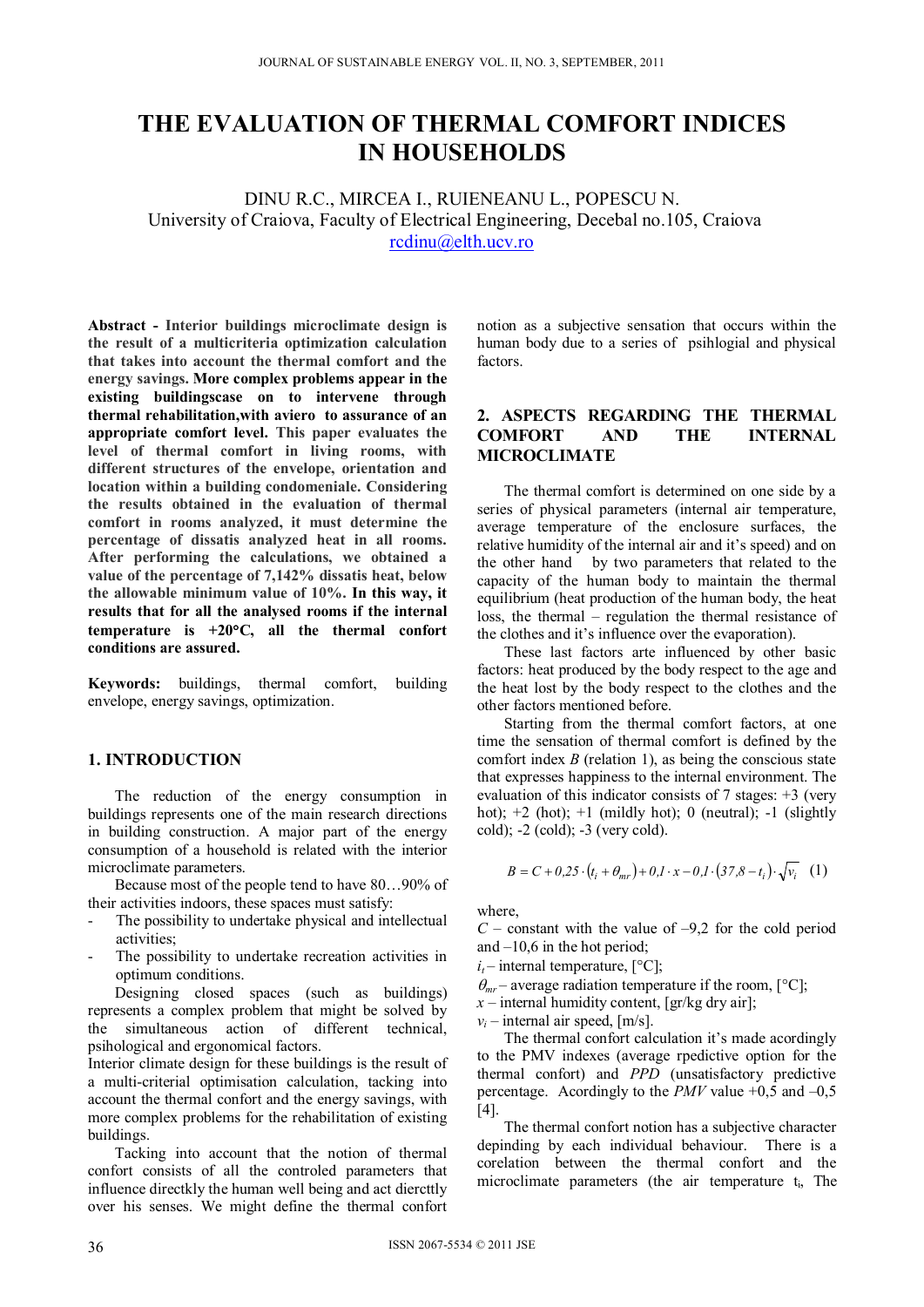average radiation temperature  $\theta_{mv}$ , relative humidity  $\varphi_{i}$ , air speed motion  $v_i$ ).

#### **3. INTERIOR MICROCLIMATE PARAMETERS**

#### **a) Internal air temperature**

 In order to insure the thermal confort it is neccesary that the internal air temperature  $t_i$  will ensure an optimum average tempearture fro the inclosed walls for an optimum radiation heat exchange between the huuman body and the environmenrt.

 The thermal confort criteria might be ilutsrated by a graphical relation (Fig. 1) between the the internal air, the outside temperature and the walls temperature thus resulting an average internal temperature btween 17 and  $24^{\circ}$ C in conformity with Romania's rules and regulations  $[4]$ .



**Fig. 1. Thermal confort respect to the internal tempearture, the external temperatureand the walls temperature** 

### **b**) Average radiation temperature  $(\theta_{mr})$

 This temperature represents an average temperature for the enclosure walls (walls, floors, ceilings, radiators, etc.), and the temperature felt by the inhabitants  $t_c$ might be also considered as an arithmetical average values of temperatures  $t_i$  and  $\theta_{mr}$  [6].

 From the confort diagram (Fig. 2) results that the internal temperature  $t_i$  might be chosen between 19 and 23 $\degree$ C, when the  $\theta_{mr}$  temperature has equivalent values between 16 and  $25^{\circ}$ C, repecting the overlined area corelation: at the increase of  $t_i$  there is a decrease of  $\theta_{mr}$ .



**Fig. 2. Confort diagram respect to the internal air temperature, the average radiation temperature and the temoperature felt by the inhabitants**

 From a mathematical point of view the average radiation temperature represents the result of the radiation effect of the odies situated inside the the buildings, of the radiators and of the cold surfaces (relation 2).

$$
\theta_{mr} = \frac{\sum S_j \cdot \theta_j}{\sum S_j} \tag{2}
$$

#### **c) Relative humidity of the internal air**

 Water might intefere with the buyildings and the constrauction materials in several ways: by presure, capilary ascending, by the direct influence of the rain of the walls, the influence of construction procesus (concrete plaster, etc.). There might also other sources for the water produced inside a building: the buildings operation (bathrooms, kitchens, labs, etc), the water contained within the air, the condensation of the water vapors on the surface of the outside walls or by the respiration or the perspiration of the inhabitants.

 As a result the humidity might be expressed by: - the absolute humidity  $x_i$  of the water contained in an air volume for a given temperature and pressure. The absolute humidity is limited by a maximal value called *saturation humidity xs*. It's value is influenced by the temperature inside a room (Fig. 3).



**Fig. 3. Confort diagram absolute humidity – temperature of the insid air** 

- relative humidity of the inside air  $\varphi_i$ , reresents a ratio between the absolute humidity and the saturation one and has values between 50 and 90%, respect to the room's destination and their ventilation. The optimum values for the relative humidity in civil buildings are between 55…65%, depending on the temperature of the internal air  $20...23$ °C (Fig. 4).



**Fig. 4. Confort diagram for the internal air**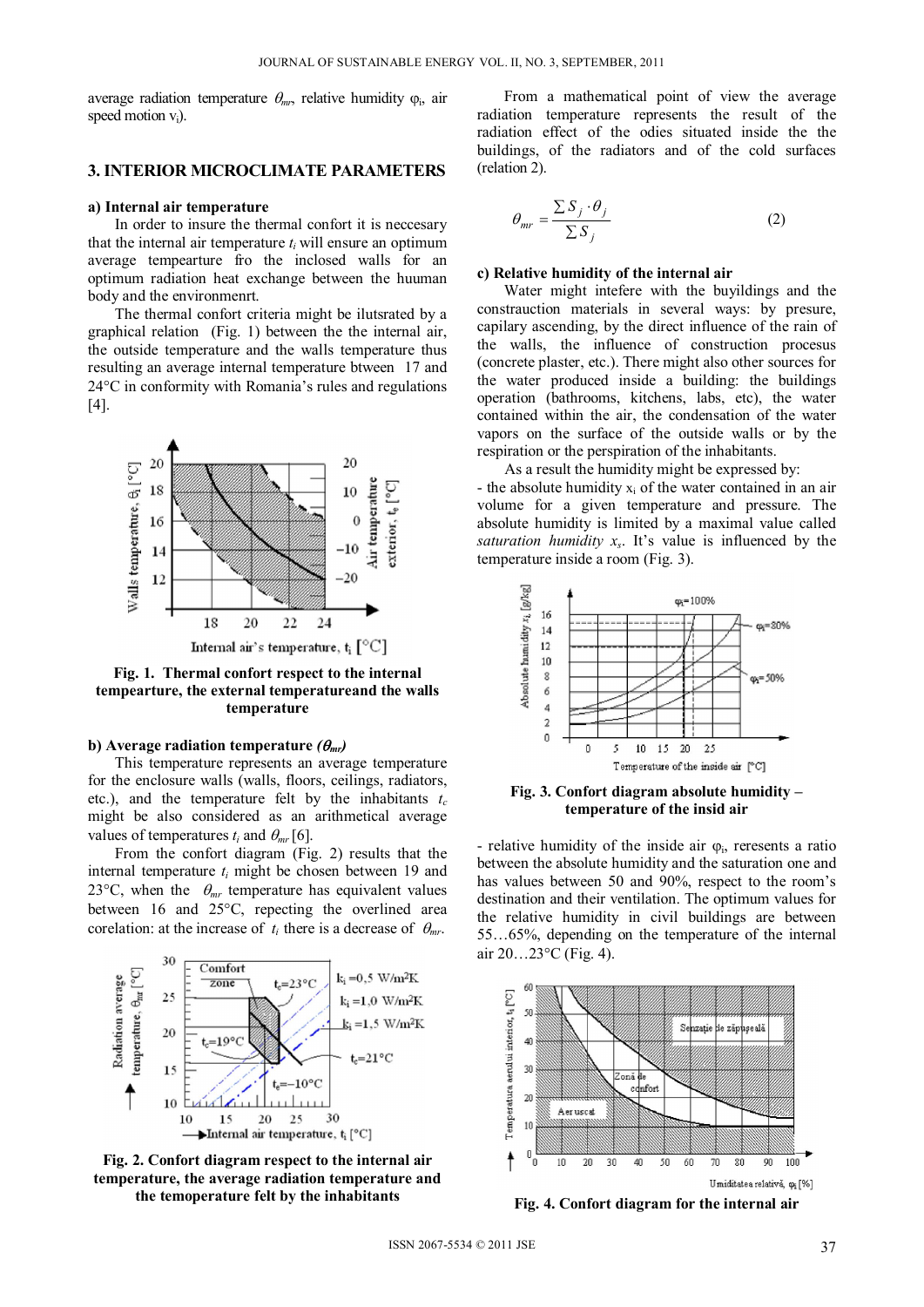#### **d) Air speed**

 It is ecomended that the air motion speed should be smal enough. Usually the confort senasation it's negatively influenced if the air in motion has a smaller temeperature than the inside air and the flow is directed to body parts.

 From the floor are and up to 2 m in height for rooms uin domestic house holds, with an internal temperature between  $20...22$ °C, the admisibile air motion speed is beteen 0,1…0,15 m/s (Fig. 5).



**Fig. 5. Comfort diagram respect to the temperature and air motion speed** 

#### **e) The activities and clothes**

The International Standard Organisation (ISO) provided for the definition of thermal confort 6 main factors and an extra four indicators for the interior microclimate and he intensity of the work  $i<sub>M</sub>$ , expresed in met<sup>1</sup> (human body heat radiation) and the thermal resistance of the clothes  $R_{cl}$ , expresed in clo<sup>2</sup>.

 The mechanisms that determines the thermal insulation produced by the clothes are very complicated and even often poorly understood. Usually the clothes must ensure the thermal equilibria.

 Also the thermal comfort could be apreciated with a graphical interpretatin (Fig. 6), a diagram represented for  $\varphi_i = 50\%$  and that indicates the optimum felt temperature  $t_c$  respect to the clothes thermal resistance  $R_{cl}$  or  $R_h$ , with the labor intensity  $i_M$  and the methabolic energy *M*. The air motion speed must be considered  $v_i=0$  for activities with  $i_M \leq l$  met and  $v_i = 0, 3$  for  $i_M > l$ .



**Fig. 6. The optimum temperaturemust be considered repect to the thermal resistance of the clothes, to the labour intensity and to the methabolic energy** 

### **4. THERMAL COMFORT LEVEL EVALUATION**

 The evaluation of teh termal confort level by a global indiocator or a general relation that takes into account all the factors was impossible to fiind since the present day, Fanger grouping the confort indices in the following way [5], [6]:

### **a) The evaluation indices of the thermal stress in extrem environmental conditions**

 This index allows the safety limits and limits of tolerance for high temperature environments. This cathegory includes: the PSr index (McArdl), the ITS stress index - Internationaly standardised by ISO-7243, the fisiological effect index (Robinson), Vogt and Metz diagrams etc.

### **b) Indices that include the effect of several parameters of environment:**

*b.1.* The effective temperature,  $t_E$ , established by Yaglou, defined as the index that includes in the same value the temperature effect (measured with a dry thermometer), of humidity and air motion. This temperature produces the sensation of hot or cold as felt by the human body and might be calculated withh the relation  $(v_i<0.15 \text{ m/s})$ :

$$
t_E = 0.431 \cdot t_i + 0.408 \cdot \theta_{mr} - 0.141 \cdot \sqrt{v_i} \cdot (37.8 - t_i) + 0.182 \cdot \varphi_i \cdot p_s - 0.328
$$
\n(3)

*b.2. Resulting temperature t<sub>R</sub>, established by Missenard,* represents the uniform environment temperature with still air where the environmental temperqature is equal to the average radiation temperature that produces and equivalent sensation as the existing environment calculated with the relation:

$$
t_R = \frac{\theta_{mr} + 3\pi J^2 \cdot t_i \cdot \sqrt{v_i}}{1 + 3\pi J^2 \cdot v_i} \tag{4}
$$

*b.3. The equivalent temperature (tech=15...24C),* is defined as the air temperature in an enclosure where  $v_i=0$ and  $t_i = \theta_{mr}$  and where a black cylynder with the hight of 558 mm and the 190 mm diameter loses the same heat as in the environment in equivalent conditions, determined with:

$$
t_{ech} = 0.522 \cdot t_i + 0.478 \cdot \theta_{mr} - 0.21(37.8 - t_i) \cdot \sqrt{v_i}
$$
 (5)

#### **3) PMV and PPD indices**

 These indices allow the assessment of thermal comfort, verification calculations are being made to asymmetric radiation. The use of the PMV it's recomended only when only for values between –2 and +2 the discomfort degree been evaluated by the PPD index:

$$
PPD = PI = (34 - t_i) \cdot (v_i - 0.05)^b \cdot (a + c \cdot T_i)
$$
 (6)

where,

 $t_u$  – humid thermometer temperature,  $[°C]$ ;

-

<sup>1</sup> 1 met = 58  $W/m^2$ 

 $^{2}$  1 clo = 0,155 m<sup>2</sup>K/W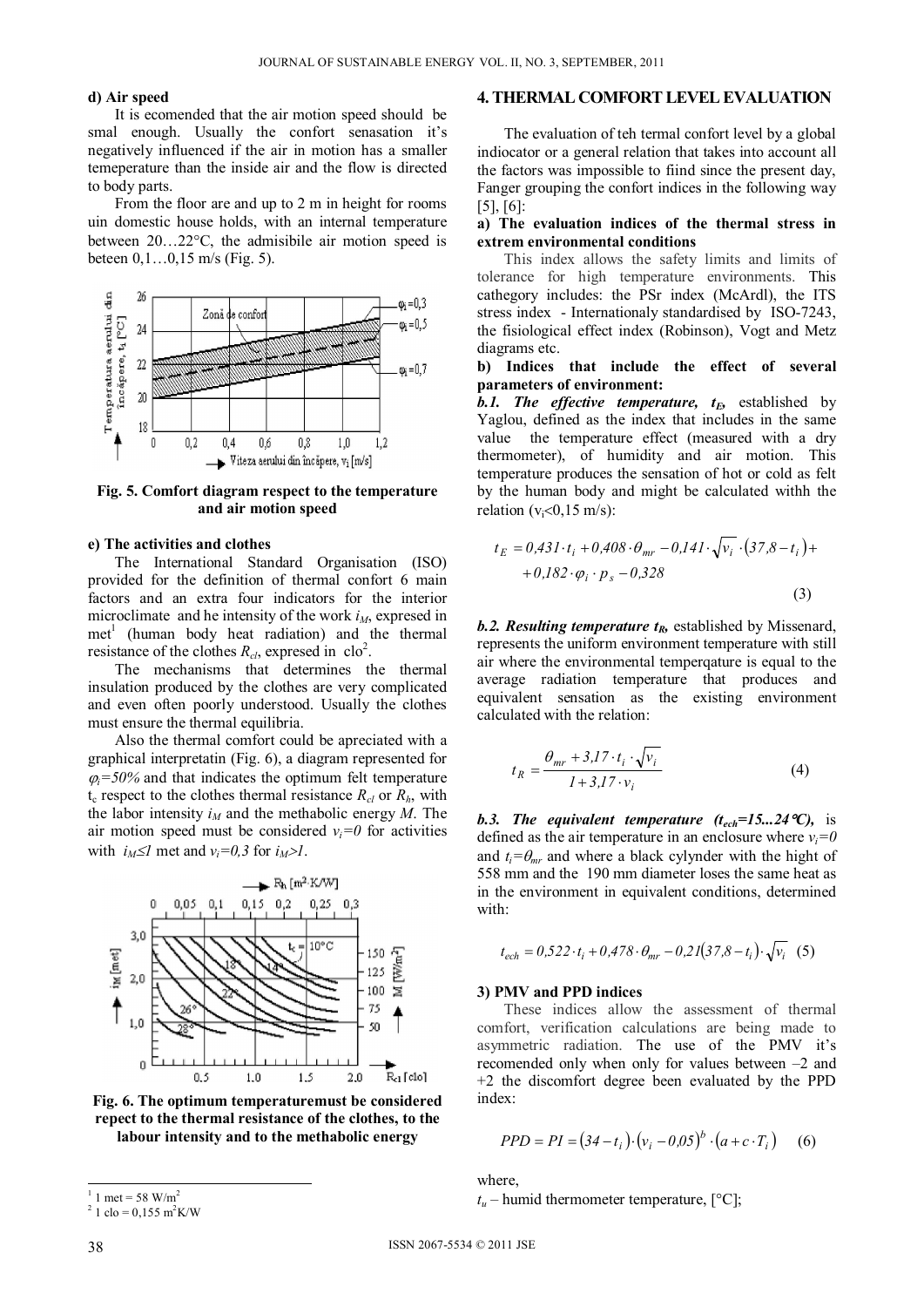$t_g$  – neutral globe temperature  $[^{\circ}C]$ ;  $t_{as}$  – air temperature under solar radiation,  $[°C]$ ;  $p_s$  – saturation pressure for the inside air, [bar]; *PI* – unsatisfactory percent, [%]; *a, c* – constants *(a=3,143* and *c=0,3696)*; *b=0,6223* – index; *Ti* – turbulence coefficient .

## **5. EVALUATION OF THE CONFORT LEVEL IN A HOUSEHOLD**

 The case study presented in this paper presents an anlysis of the thermal confort conditions from a room of a condominium apartment P+4, with different orientations.

 So we have considered the following room orientations:

- $type I$  groundfloor room with unheated basement, in the middle (Fig. 7);
- type II groundfloor room with unheated basement, in the corner (Fig. 8);
- *type III* room at an intermediary level placed in the middle (Fig. 7);
- type *I*V room at an intermediary level placed in the corner (Fig. 8);
- *type V* last floor room in the midle (Fig. 7);
- $$



**Fig. 7. Midle placed room dimensions (rooms type I, III, V)**



**(rooms type II, IV, VI)** 

The constructive structure is the following:

*a) external walls (PE – Fig.9.a):* cocrete plate with a width of  $\delta_3$ =20cm with  $\lambda_3$ =1,62W/(m·°C), part of witch  $\delta_4$ =4cm mineral wool with  $\lambda_4$ =0,045W/(m·°C), a layer of internal plaster with a width of  $\delta_1=1,5cm$  with  $\lambda_1=0.70W/(m^{\circ}C)$  and an external plaster layer with width of  $\delta_2=1$ , 5cm with  $\lambda_2=0.93$  W/(m<sup>o</sup>C);

*b) interior wall (PI – Fig.9.b):* autoclaved aerated concrete (BCA) with a width  $\delta$ <sub>5</sub>=12cm with  $\lambda$ <sub>5</sub>=0,23W/(m<sup>o</sup>C) and two layers of concrete with a width of  $\delta_1=1,5$ cm each;



**Fig. 9. Vertical perimeter elements constructive structure a) outside wall; b) inside wall**

*c) floors (Pd – Fig.10.a):* internal plaster with a width of  $\delta_1=1,5cm$ , concrete layer with a width of  $\delta_3=20cm$ , equalisation layer with a width of  $\delta_6=2$ cm with  $\lambda_6=0.75W/(m^{\circ}C)$ , wood floor with a width of  $\delta_7=0.4cm$ with  $\lambda_7=0.41$  W/(m·°C);

*d) over the top floor terrace (Tv – Fig.10.b):* interior plaster with a width of  $\delta_1=1,5cm$ , concrete layer with a width of  $\delta_4$ =20cm, equalisation layer with a width of  $\delta_6$ =2cm, bitum hidroinsulation with a width of  $\delta_8$ =0,1cm with  $\lambda_8=0.17W/(m^{\circ}C)$  and a layer of small rocks with width of  $\delta_9$ =4cm with  $\lambda_9$ =0,93W/(m·°C);



**Fig. 10. Constructive structure of the horizontal perimeter elements: a) floor and ceilings for the intermediary levels; b) floor decking over**

*e) external windows (FE):* coupled, with window glass at distance of 2...4cm, with a wooden frame with  $R=0,39(m^2 \cdot K)/W;$ 

*f) external doors (UI):* from glued cardboard with a width of  $\delta_{10}$ =4cm with  $\lambda_{10}$ =0,17W/(m·°C).

 The analysis starts from the necesary heat evaluation for the six room types with different geographical orientations (N, S, E, V) and for different values for the outside temperature ( $t_e$ = +10°C; +5°C; 0°C; -5°C; -10°C; -15C), also checking the thermal confort conditions. We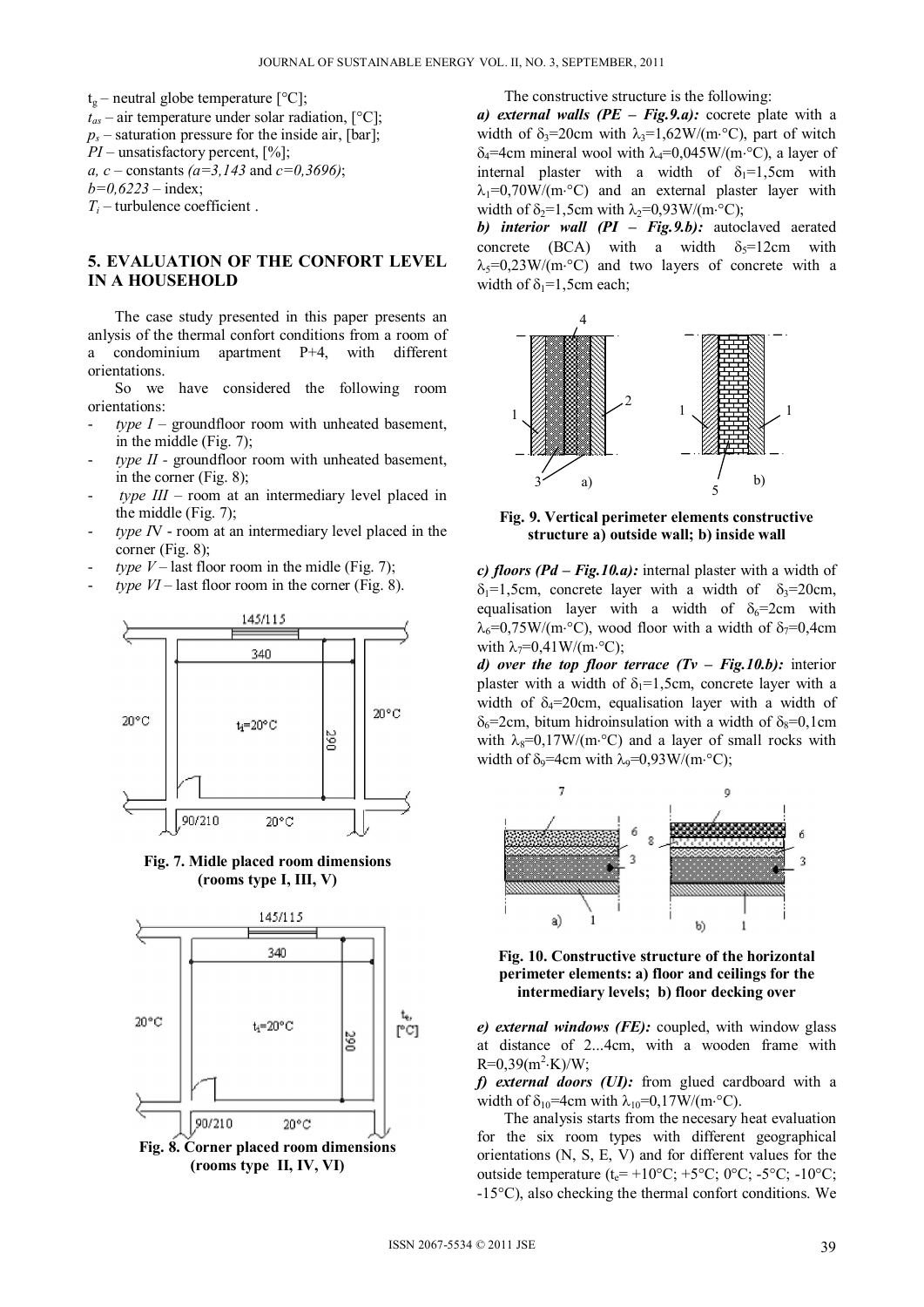consider that rooms are part of a building with double expousure from the second climatic area and the third wind area  $(v^{4/3}=7.45(m/s)^{4/3})$ , with a season duration of 180 days/year.

 The heating system uses clasic cast iron radiators, in centralised regime with hot water  $85^{\circ}/65^{\circ}$ C, with a surface of  $S=4,32m^2$ .

 For the determination of average temperature radiation we have considered the thermal resistance of the construction elements  $0,125 \text{ m}^2\text{K/W}$  for walls and ceilings and  $0,172 \text{ m}^2 \text{K/W}$  for floors.

 For the determination of the confort index B we have used the relation 1 imposing the following parameters: absolute humidity of the air  $x=7$  gr/kg, air currents speed  $v_i=0,1$  m/s, neighbouring internal spaces temnperature  $t_n=+10$ °C, air relative humidity  $\varphi=50\%$ , air saturation pressure  $p_s=0.02$  bar and the turbulence coefuicient  $T = 40\%$ .

 The results obtained by the calculations, by the use of standards and methods [7], [8], are presented in a centralised maner in tables 1 and 2.

**Table 1.****Heat necessary and the confort degree for I, III and V rooms** 

| Outside            | $\Delta t$<br>$\mathsf{I}^{\circ}\mathsf{C}$ | $Q_{\text{inc}}$ , [kcal/h]     |        |        | Duration                    | $Q_{\text{inc,an}}$ [Gcal/an]   |      |      | $\bm{\theta}_{\text{mr}}$ | t <sub>E</sub> | B       | Obs.                 |
|--------------------|----------------------------------------------|---------------------------------|--------|--------|-----------------------------|---------------------------------|------|------|---------------------------|----------------|---------|----------------------|
| temperature        |                                              | <b>Geographical Orientation</b> |        |        | of annual                   | <b>Geographical Orientation</b> |      |      |                           |                |         |                      |
| $t_e$ , [°C]       |                                              | N                               | E,V    | S      | heating,<br>$\tau$ , [h/an] | N                               | E,V  | S    | °C                        | °C             |         |                      |
| I. Room type I     |                                              |                                 |        |        |                             |                                 |      |      |                           |                |         |                      |
| $+10$              | 10                                           | 402,8                           | 387,3  | 371,8  | 4320                        | 1,74                            | 1,67 | 1,61 | 23,44                     | 17,86          | $+1,79$ | Mildly hot<br>to hot |
| $+5$               | 15                                           | 604,2                           | 581,0  | 557,8  |                             | 2,61                            | 2,51 | 2,41 | 23,25                     | 17,00          | $+1,75$ |                      |
| $\mathbf{0}$       | 20                                           | 805,6                           | 774,7  | 743,7  |                             | 3,48                            | 3.35 | 3,21 | 23,12                     | 16,93          | $+1,72$ |                      |
| $-5$               | 25                                           | 1007,1                          | 968,3  | 929,6  |                             | 4,35                            | 4,18 | 4,02 | 22,99                     | 16,88          | $+1.69$ |                      |
| $-10$              | 30                                           | 1208,5                          | 1162,0 | 1115.5 |                             | 5,22                            | 5,02 | 4,82 | 22,87                     | 16,83          | $+1,65$ |                      |
| $-15$              | 35                                           | 1409.9                          | 1355,6 | 1301,4 |                             | 6.09                            | 5,86 | 5,62 | 22,74                     | 16,78          | $+1,62$ |                      |
| III. Room type III |                                              |                                 |        |        |                             |                                 |      |      |                           |                |         |                      |
| $+10$              | 10                                           | 172,6                           | 167,0  | 161,4  | 4320                        | 0.75                            | 0.72 | 0,70 | 24,09                     | 17,33          | $+1,96$ | Mildly hot<br>to hot |
| $+5$               | 15                                           | 258,9                           | 250,5  | 242,2  |                             | 1,12                            | 1,08 | 1,05 | 23,90                     | 17,25          | $+1,91$ |                      |
| $\mathbf{0}$       | 20                                           | 345,2                           | 334,0  | 322,9  |                             | 1,49                            | 1,44 | 1,39 | 23,77                     | 17,20          | $+1,88$ |                      |
| $-5$               | 25                                           | 431,5                           | 417.5  | 403,6  |                             | 1,86                            | 1,80 | 1,74 | 23,64                     | 17,15          | $+1,85$ |                      |
| $-10$              | 30                                           | 517,8                           | 501,1  | 484,3  |                             | 2,24                            | 2,16 | 2,09 | 23,51                     | 17,09          | $+1,82$ |                      |
| $-15$              | 35                                           | 604,1                           | 584,6  | 565,0  |                             | 2,61                            | 2.53 | 2,44 | 23,39                     | 17,04          | $+1,78$ |                      |
| V. Room type V     |                                              |                                 |        |        |                             |                                 |      |      |                           |                |         |                      |
| $+10$              | 10                                           | 474,0                           | 455,6  | 437,2  | 4320                        | 2,05                            | 1.97 | 1,89 | 23,41                     | 17,05          | $+1,79$ | Mildly hot<br>to hot |
| $+5$               | 15                                           | 711,0                           | 683,4  | 655,8  |                             | 3,07                            | 2.95 | 2,83 | 22,97                     | 16,87          | $+1,68$ |                      |
| $\mathbf{0}$       | 20                                           | 948,0                           | 911,2  | 874,4  |                             | 4,10                            | 3.94 | 3,78 | 22,53                     | 16,69          | $+1,57$ |                      |
| $-5$               | 25                                           | 1184,9                          | 1139,0 | 1093,0 |                             | 5,12                            | 4,92 | 4,72 | 22,10                     | 16,52          | $+1,46$ | Mildly hot           |
| $-10$              | 30                                           | 1421,9                          | 1366,8 | 1311.6 |                             | 6,14                            | 5,90 | 5,67 | 21,66                     | 16,34          | $+1,35$ |                      |
| $-15$              | 35                                           | 1658,9                          | 1594,5 | 1530,2 |                             | 7,17                            | 6,89 | 6,61 | 21,23                     | 16,16          | $+1,24$ |                      |

**Table 2. Heat necessary and the confort degree for II, IV and VI rooms** 

| Outside          | Δt<br> °C        | $Oinc$ , [Gcal/h]<br>Geographical |        | <b>Duration of</b> | Q <sub>înc,an</sub> , [Gcal/an]<br>Geographical<br>Orientation |      | $\bm{\theta}_{\rm mr}$<br> °C | t <sub>E</sub><br> °C | B       | Obs.              |  |  |
|------------------|------------------|-----------------------------------|--------|--------------------|----------------------------------------------------------------|------|-------------------------------|-----------------------|---------|-------------------|--|--|
| temperature      |                  |                                   |        | annual             |                                                                |      |                               |                       |         |                   |  |  |
| $t_e$ , $ °C $   |                  | <b>Orientation</b>                |        | heating,           |                                                                |      |                               |                       |         |                   |  |  |
|                  |                  | V, N                              | E, S   | $\tau$ , [h/an]    | V, N                                                           | E, S |                               |                       |         |                   |  |  |
| II. Room type II |                  |                                   |        |                    |                                                                |      |                               |                       |         |                   |  |  |
| $+10$            | 10 <sup>10</sup> | 490,4                             | 471,4  |                    | 2,12                                                           | 2,04 | 23,27                         | 17,00                 | $+1,76$ |                   |  |  |
| $+5$             | 15               | 735,7                             | 707,0  |                    | 3,18                                                           | 3.05 | 23,00                         | 16,88                 | $+1,69$ |                   |  |  |
| $\mathbf{0}$     | 20               | 980,9                             | 942,7  | 4320               | 4,24                                                           | 4,07 | 22,79                         | 16,80                 | $+1,63$ | Mildly hot to hot |  |  |
| $-5$             | 25               | 1226,1                            | 1178,4 |                    | 5,30                                                           | 5,09 | 22,57                         | 16,71                 | $+1,58$ |                   |  |  |
| $-10$            | 30               | 1471,3                            | 1414.1 |                    | 6,36                                                           | 6,11 | 22,36                         | 16,62                 | $+1,53$ |                   |  |  |
| $-15$            | 35               | 1716,5                            | 1649,8 |                    | 7,42                                                           | 7,13 | 22,15                         | 16,54                 | $+1,47$ | Mildly hot        |  |  |
| IV. Room type IV |                  |                                   |        |                    |                                                                |      |                               |                       |         |                   |  |  |
| $+10$            | 10               | 254,3                             | 245,2  |                    | 1,10                                                           | 1,06 | 23,92                         | 17,26                 | $+1,92$ |                   |  |  |
| $+5$             | 15               | 381,5                             | 367,7  | 4320               | 1,65                                                           | 1.59 | 23,64                         | 17,15                 | $+1,85$ |                   |  |  |
| $\theta$         | 20               | 508,6                             | 490,3  |                    | 2,20                                                           | 2,12 | 23,43                         | 17,06                 | $+1,79$ | Mildly hot to hot |  |  |
| $-5$             | 25               | 635,8                             | 612.9  |                    | 2,75                                                           | 2,65 | 23,22                         | 16,97                 | $+1,74$ |                   |  |  |
| $-10$            | 30               | 762,9                             | 735,4  |                    | 3,30                                                           | 3,18 | 23,01                         | 16,89                 | $+1,69$ |                   |  |  |
| $-15$            | 35               | 890,1                             | 858,1  |                    | 3,85                                                           | 3,71 | 22,80                         | 16,80                 | $+1,64$ |                   |  |  |
|                  | VI. Room type VI |                                   |        |                    |                                                                |      |                               |                       |         |                   |  |  |
| $+10$            | 10               | 561,1                             | 539,2  |                    | 2,42                                                           | 2,33 | 23,24                         | 16,98                 | $+1,75$ | Mildly hot to hot |  |  |
| $+5$             | 15               | 871,7                             | 808,8  |                    | 3,64                                                           | 3,49 | 22,72                         | 16,77                 | $+1,62$ |                   |  |  |
| $\mathbf{0}$     | 20               | 1122,3                            | 1078,3 | 4320               | 4,85                                                           | 4,66 | 22,20                         | 16,56                 | $+1,49$ |                   |  |  |
| $-5$             | 25               | 1402,9                            | 1347,9 |                    | 6,06                                                           | 5,82 | 21,68                         | 16,34                 | $+1,36$ | Mildly hot        |  |  |
| $-10$            | 30               | 1683,4                            | 1617,5 |                    | 7,27                                                           | 6.99 | 21,16                         | 16,13                 | $+1,23$ |                   |  |  |
| $-15$            | 35               | 1964,0                            | 1887,1 |                    | 8,48                                                           | 8,15 | 20,64                         | 15,92                 | $+1,10$ |                   |  |  |

### **6. FINAL RESULTS AND GENERAL CONCLUSIONS**

 Regarding the annual value of the necessary heat we might see that it varies respect to the outside temperature and the rooms orientation (Fig. 11...16).

 So it is possible to observe that in order to ensure the confort conditions the necessary heat varies between 1,39 Gcal/year for a type III room at an outside temperature of  $0^{\circ}$ C, to 4,85 Gcal/year, For a type IV room at the same outside temperature of  $0^{\circ}$ C.

 Tacking into account the resiults obtained for the thermal confort evaluation it is of outmost inmportance the determination of the number of unsatisfied inhabitants by the use of the relatiion 7 considering a turbulence factor of 40 % for allt the rooms. After these calculation the cota of the unsatisfied inhabitants is 7,142%, below the admisibile value of 10%. In this way it results that for all the analysed rooms if the internal